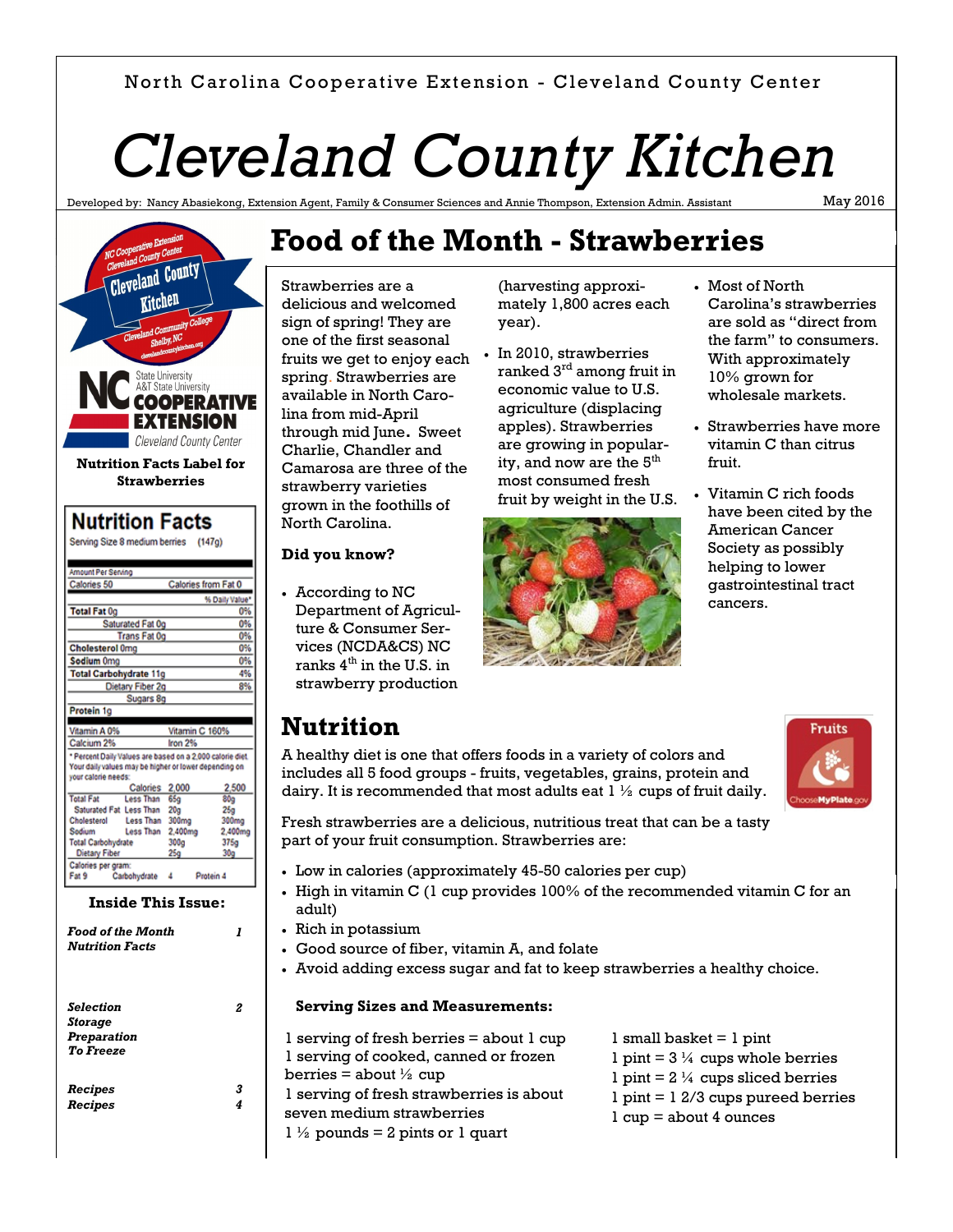Developed by: Nancy Abasiekong, Extension Agent, Family & Consumer Sciences and Annie Thompson, Extension Admin. Assistant May 2016

# **Selection**

To prevent damaging the strawberry and plant, when picking fresh strawberries, the NC Strawberry Association recommends picking by pinching the stem between your thumb and forefinger. Leave the caps on the berry to help them last longer.

Whether picking strawberries in the field, at the farmers' market, or grocery stores, look for berries that are firm, plump, and uniform in color. Strawberries will not ripen more after picking. Look for strawberries with attached caps that are green and fresh looking.

Avoid containers with even one molded berry because mold spores will have spread throughout the package. Consuming mold is a health risk.

# **Storage**

Strawberries are best eaten or prepared the day they are picked. Strawberries are perishable and must be stored in the refrigerator and not left at room temperature. As soon as you get home, check the berries before storing and discard any soft, damaged or spoiled berries.

Do NOT wash strawberries before storing. Spread berries out in a shallow container, cover loosely with plastic wrap or a paper towel and keep in the refrigerator crisper (away from raw meats, etc.). Use as soon as possible or within two to three days.

# **Preparation**

Wash strawberries just before they are used/eaten. Wash your hands, then place the berries in a colander and gently rinse with cool running water (do not soak berries – they will loose flavor and color). Next remove the green cap using a vegetable peeler or paring knife (remove cap without removing any of the fruit) or by gently twisting to remove the caps. Refrigerate cut strawberries within 2 hours of preparation.

# **To Freeze**

**Whole Berries:** Place one layer of washed, drained and capped berries on a cookie sheet and freeze until firm. Remove from cookie sheet, package in freezer bags or containers, seal, label and return to freezer.

**Packing with Sugar:** Slice berries in halves or thirds. Mix berries with sugar (2/3 cup dry sugar to one quart of prepared fruit). Let stand 10-15 minutes or until sugar dissolves. Pack fruit and juice into freezer bags or containers, leaving  $\frac{1}{4}$  inch head space for pints. Seal, label and freeze. For added protection against punctures, bags of fruit may be placed inside rigid freezer containers or a second freezer bag.

**Packing without Sugar:** Strawberries, whole or sliced, may be packed without sugar or with smaller amounts of sugar. However, the color and texture of the fruit will be reduced.



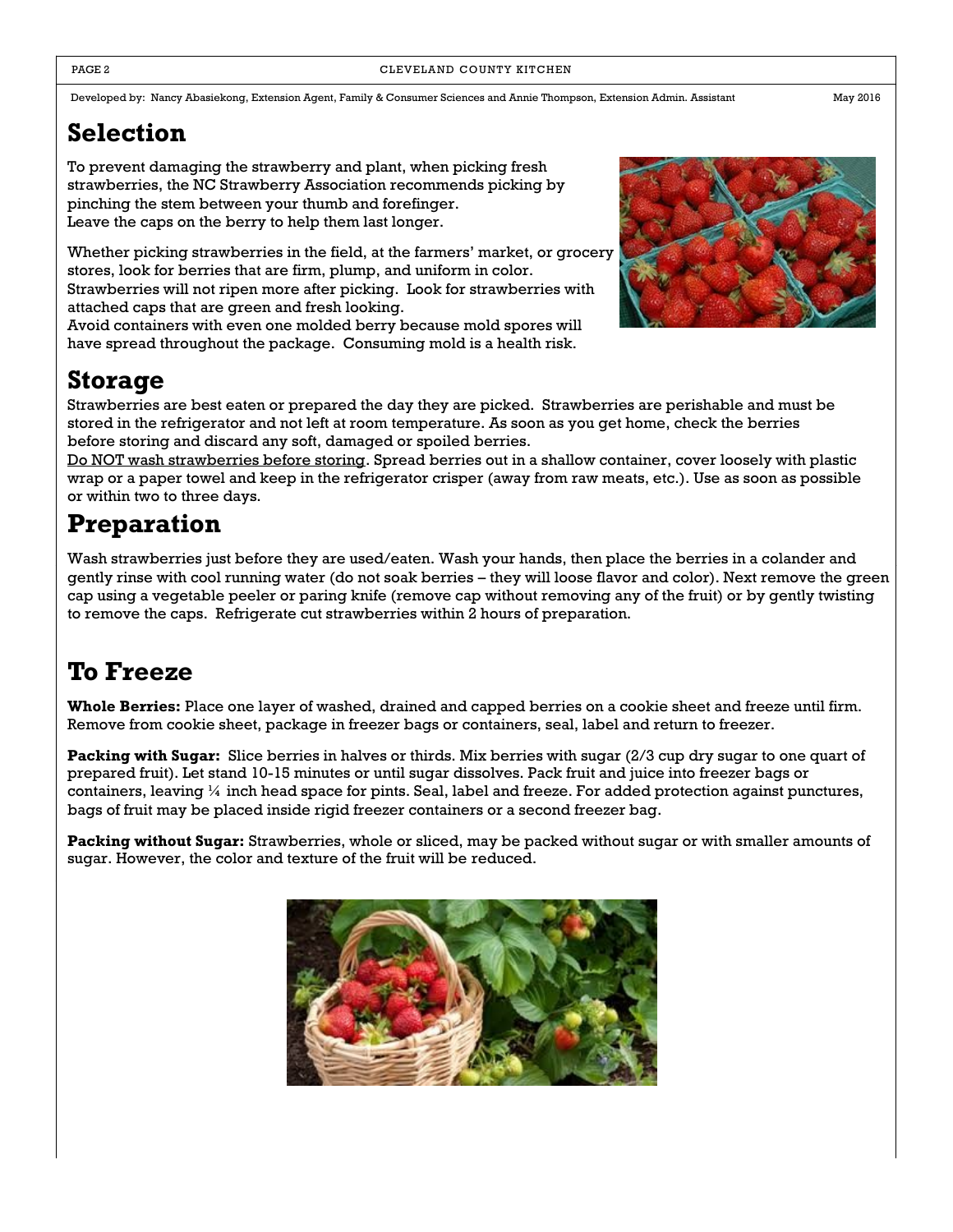CLEVELAND COUNTY KITCHEN **EXECUTE A RESISTENT COUNTY KITCHEN** 

Developed by: Nancy Abasiekong, Extension Agent, Family & Consumer Sciences and Annie Thompson, Extension Administrative Assistant May 2016

### **Strawberry Yogurt Smoothies Strawberry Shortcake**

1/2 cup unsweetened pineapple juice

3/4 cup plain, vanilla low-fat, or Greek yogurt 1-1/2 cups frozen, unsweetened strawberries, (sliced or whole)

1 tsp. granulated sugar or honey, optional

Directions:

Add ingredients to blender in order listed. Puree at medium speed, until smooth and thick. Yield: 2 (1 cup) servings

Adapted from: Centers for Disease Control & Prevention, Fruits & Veggies More Matters.

Ingredients:

4 cups sliced fresh strawberries

1/4 cup sugar

8 pieces of cake (biscuit-type shortcake, pound cake or angle food cake)

1-1/2 cups no-fat whipped topping

Directions: Put strawberries in a bowl and sprinkle with 1/4 cup sugar. Set aside for an hour or until strawberries make their own "juice."

Split shortcakes into two layers or slice cake.

Just before serving, drain the strawberries and save the "juice." Make each dessert by putting 1/4 cup strawberries between shortcake layers, another 1/4 cup strawberries on top, and then add 1/4 cup whipped topping. Finish with a drizzle of the strawberry "juice." Serves 8 Source: Clemson Cooperative Extension

**Summertime Fruit Salad** Serves: 4 (1-3/4 cup servings)

1/2 cup orange juice

- 1/4 cup honey
- 2 cups strawberries, stemmed and halved
- 2 cups raspberries
- 2 cups blueberries
- 1 cup cantaloupe, cut to bite-sized pieces fresh mint leaves

In medium bowl, whisk juice and honey; add remaining ingredients. Toss gently to combine. Chill 1 hour. Spoon salad into 4 individual bowls, dividing equally. Garnish with mint leaves.

Hint: Use any combination of fruits to taste.

Source: University of Massachusetts Cooperative Extension



#### The North Carolina Strawberry Association

recommends the following activity to encourage children to eat more fresh strawberries: let children cap clean strawberries and place in small freezer containers (can also add other berries). Mark containers with the child's name and freeze. For a nutritious snack, slightly thaw containers and let children eat the partially frozen berries from the container.

For additional ideas on ways to use strawberries, check out this site from Fruits and Veggies More Matters: *Top 10 Ways to Enjoy Strawberries*

[http://www.fruitsandveggiesmorematters.org/top-10-ways-to](http://www.fruitsandveggiesmorematters.org/top-10-ways-to-enjoy-strawberries)[enjoy-strawberries](http://www.fruitsandveggiesmorematters.org/top-10-ways-to-enjoy-strawberries)

NC Cooperative Extension **May 2016** Cleveland County Center 130 South Post Road, Suite 1 Shelby, NC 28090 704-482-4365 cleveland.ces.ncsu.edu clevelandcountykitchen.org



Developed by: Nancy Abasiekong, Extension Agent, Family & Consumer Sciences and Annie Thompson, Extension Administrative Assistant